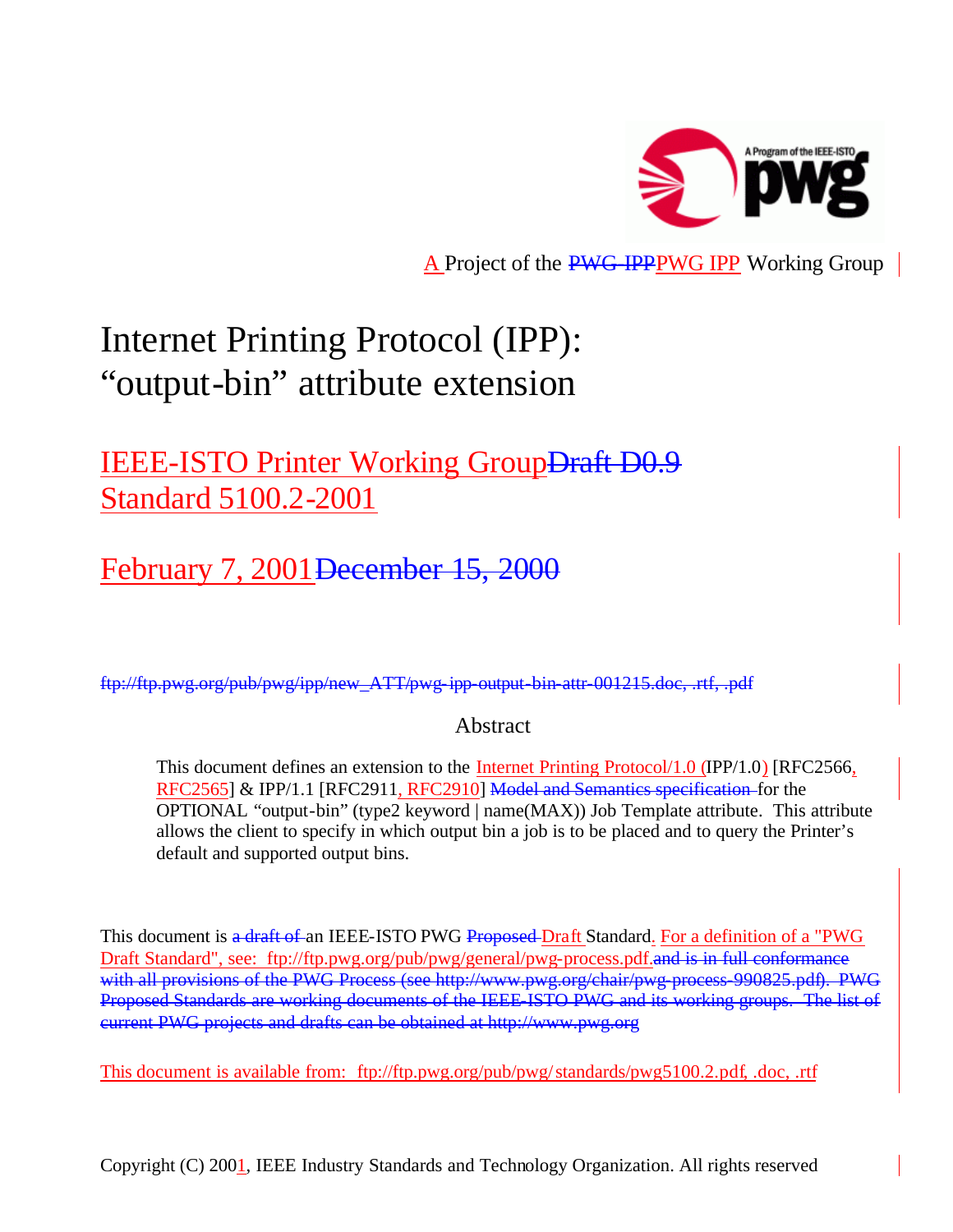Copyright (C) 20010, IEEE Industry Standards and Technology Organization. All rights reserved.

This document may be copied and furnished to others, and derivative works that comment on, or otherwise explain it or assist in its implementation may be prepared, copied, published and distributed, in whole or in part, without restriction of any kind, provided that the above copyright notice, this paragraph and the title of the Document as referenced below are included on all such copies and derivative works. However, this document itself may not be modified in any way, such as by removing the copyright notice or references to the IEEE-ISTO and the Printer Working Group, a program of the IEEE-ISTO.

Title: Internet Printing Protocol (IPP): "output-bin" attribute extension

The IEEE-ISTO and the Printer Working Group DISCLAIM ANY AND ALL WARRANTIES, WHETHER EXPRESS OR IMPLIED INCLUDING (WITHOUT LIMITATION) ANY IMPLIED WARRANTIES OF MERCHANTABILITY OR FITNESS FOR A PARTICULAR PURPOSE.

The Printer Working Group, a program of the IEEE-ISTO, reserves the right to make changes to the document without further notice. The document may be updated, replaced or made obsolete by other documents at any time.

The IEEE-ISTO takes no position regarding the validity or scope of any intellectual property or other rights that might be claimed to pertain to the implementation or use of the technology described in this document or the extent to which any license under such rights might or might not be available; neither does it represent that it has made any effort to identify any such rights.

The IEEE-ISTO invites any interested party to bring to its attention any copyrights, patents, or patent applications, or other proprietary rights which may cover technology that may be required to implement the contents of this document. The IEEE-ISTO and its programs shall not be responsible for identifying patents for which a license may be required by a document and/or IEEE-ISTO Industry Group Standard or for conducting inquiries into the legal validity or scope of those patents that are brought to its attention. Inquiries may be submitted to the IEEE-ISTO by e-mail at:

ieee-isto@ieee.org.

The Printer Working Group acknowledges that the IEEE-ISTO (acting itself or through its designees) is, and shall at all times, be the sole entity that may authorize the use of certification marks, trademarks, or other special designations to indicate compliance with these materials.

Use of this document is wholly voluntary. The existence of this document does not imply that there are no other ways to produce, test, measure, purchase, market, or provide other goods and services related to its scope.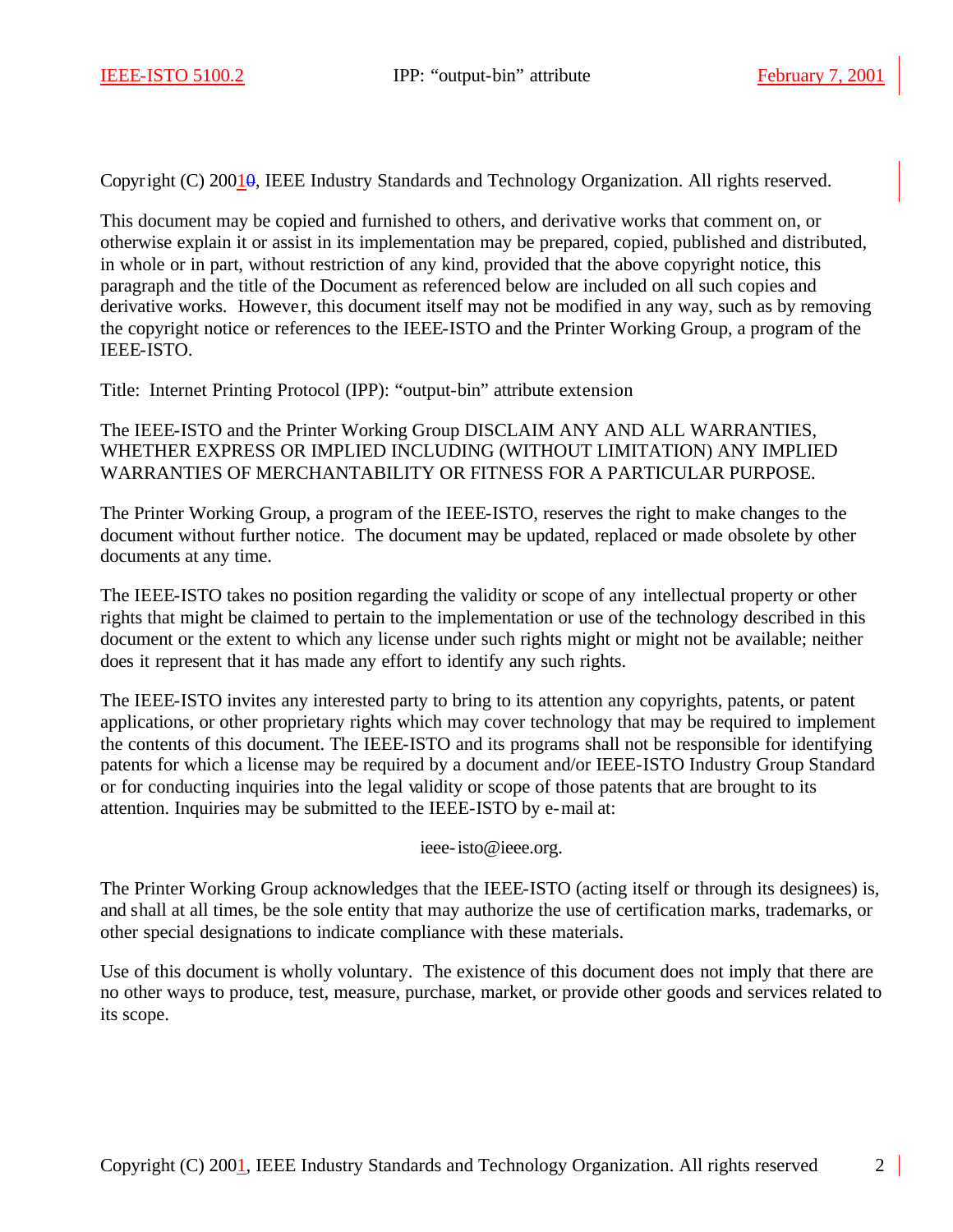# TABLE OF CONTENTS

| $\mathbf{1}$   |     |                                                                                 |  |
|----------------|-----|---------------------------------------------------------------------------------|--|
|                | 1.1 |                                                                                 |  |
|                | 1.2 |                                                                                 |  |
|                | 1.3 |                                                                                 |  |
| 2              |     |                                                                                 |  |
|                | 2.1 |                                                                                 |  |
| 3              |     |                                                                                 |  |
| $\overline{4}$ |     |                                                                                 |  |
| 5              |     |                                                                                 |  |
| 6              |     |                                                                                 |  |
| 7              |     |                                                                                 |  |
| 8              |     |                                                                                 |  |
| 9              |     |                                                                                 |  |
| 10             |     | Appendix B: Description of the IEEE Industry Standards and Technology (ISTO) 11 |  |
| 11             |     |                                                                                 |  |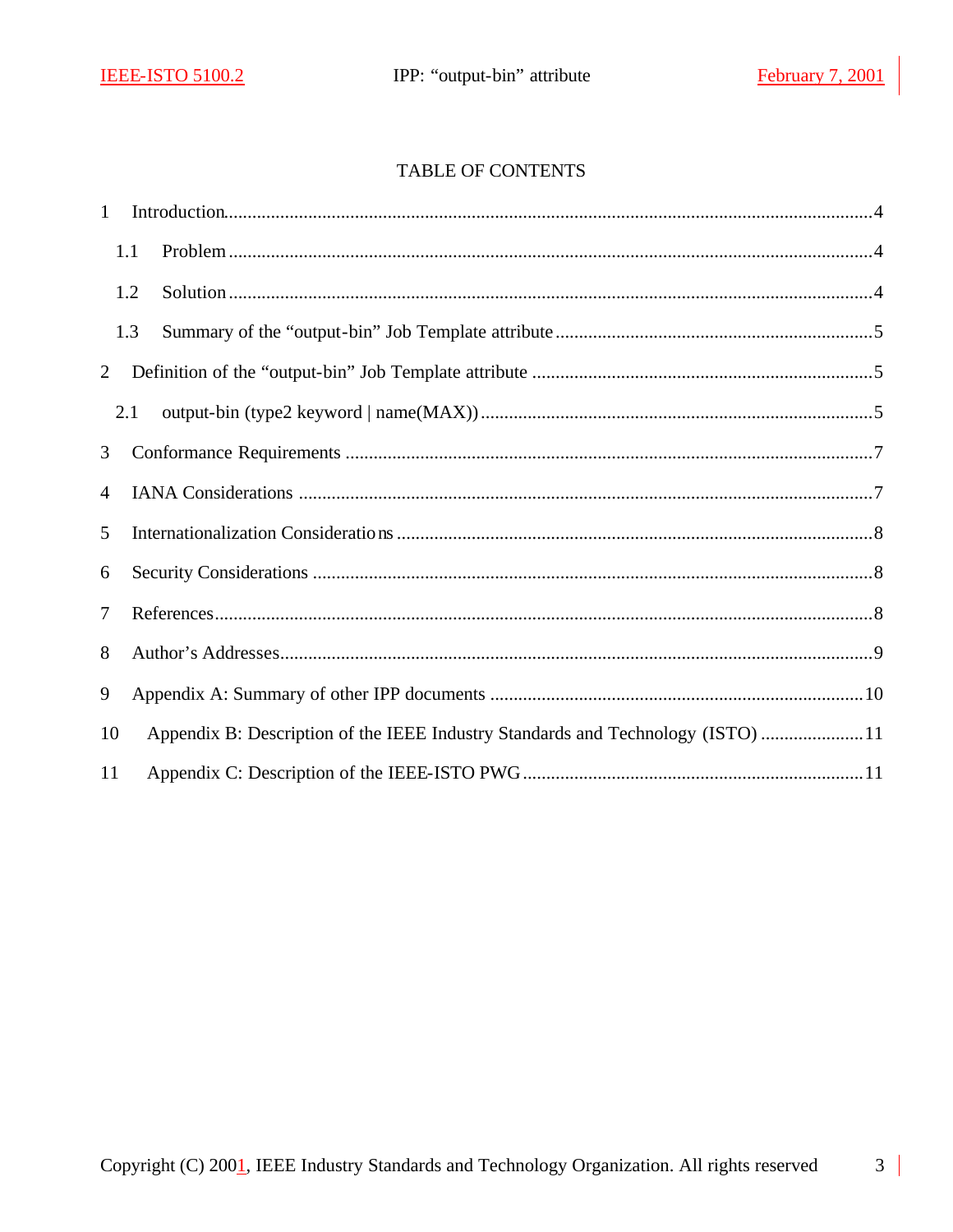# **1 Introduction**

#### **1.1 Problem**

Many printers have multiple output bins, that the job submission protocol permits the submitter to select in which to put the entire job.

#### **1.2 Solution**

Add a single-valued "output-bin" Job Template attribute that captures existing practice. Allow keywords with an integer values component, so that the number of output bins is not constrained. Do not specify internal mechanisms, such as collators. Do specify an externally accessible stacker, since current devices allow a user to select a stacker. Do not make the attribute multi-valued. Add the corresponding Job Template Printer attributes: "output-bin-default" and "output-bin-supported".

Note: If it is desired to allow the job submitter to select several output bin mail boxes that can be identified by number or recipient's name, propose a separate multi-valued attribute. Since the destination may also be electronic and have a method associated with it, also allow the uri attribute syntax. Probably call this other attribute "output-destination" with an attribute syntax of (1setOf uri | name). Or possibly the output-destination should be a parameter on the URL? If both "output-bin" and "output-destination" are specified, the job is both printed and sent to the specified destination. This note is provided so that the "output-bin" attribute will not suffer "scope creep" during the review and be changed into "output-destination". Printers have been allowing something like the "output-bin" specification for many years. Supporting something like "output-destination" is just starting to appear now.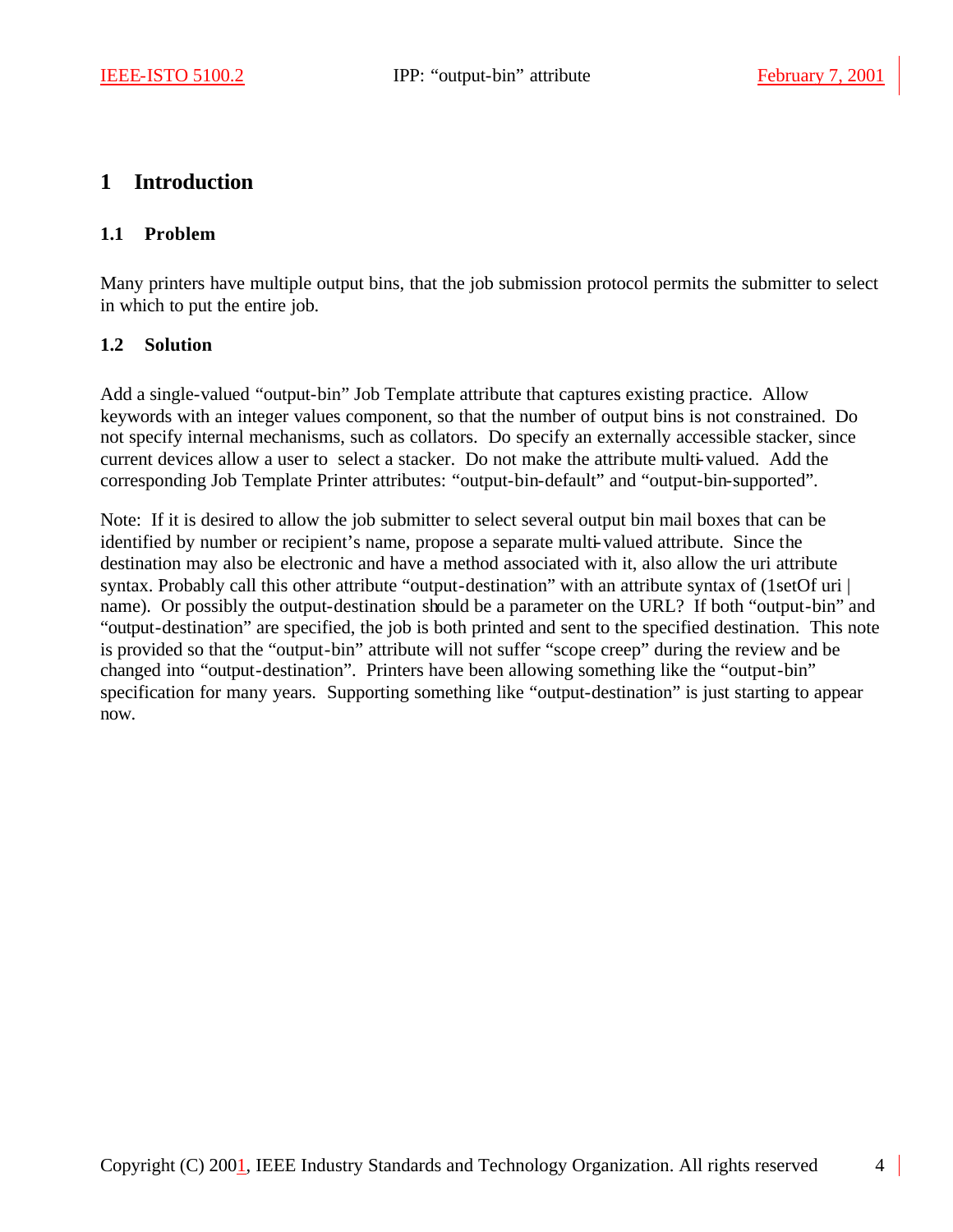#### **1.3 Summary of the "output-bin" Job Template attribute**

| Job Attribute                                 | Printer: Default Value<br>Attribute                   | Printer: Supported<br>Values Attribute                         |
|-----------------------------------------------|-------------------------------------------------------|----------------------------------------------------------------|
| output-bin<br>(type2 keyword<br>$name(MAX)$ ) | output-bin-default<br>(type2 keyword<br>$name(MAX)$ ) | output-bin-supported<br>(lsetOf<br>type2 keyword<br>name(MAX)) |

# **2 Definition of the "output-bin" Job Template attribute**

#### **2.1 output-bin (type2 keyword | name(MAX))**

This Job Template attribute identifies the device output bin to which the job is to be delivered. There are standard values whose attribute syntax is 'keyword', but there are no standard values whose attribute syntax is 'name'. Output bins whose attribute syntax is 'name', if any, are assigned by local administrators (by means outside the scope of IPP/1.0 and IPP/1.1).

Each output bin may have implementation-dependent properties. Output bins identified by 'name' values MAY possess any of the properties of the output bins identified by the following keywords, depending on implementation. However, each output bin MUST be identified by only one value of any attribute syntax type. Otherwise, clients might be mis-led as to the capabilities of the device when querying the associated Printer object's "output-bin-supported" attribute.

Note: Output bin types, such as sorter(s) or collator(s), have not been included in the values of this attribute, since implementations that employ such internal or external bins, determine which to use by the values of other job attributes, such as "finishings", and "copies".

When validating a job in a Job Creation (or Validate-Job) operation, which subset of the output bins are allowed as a destination for a job MAY depend on the user submitting that job, the user's authentication, and possibly other job attributes, such as "finishings" and "copies". When returning the values of the associated "output-bin-supported" attribute, the values returned MAY depend on the user issuing the Get-Printer-Attributes operation. For example, some implementations MAY omit the 'my-mailbox' value for users who do not have a defined mailbox for this IPP Printer object, while others MAY always return 'my-mailbox' to all users even if only supported for certain users.

If this IPP Printer object is associated with multiple devices (fan-out) (see [RFC2911] section 2.1), the value of its "output-bin-supported" attribute is the union of the values supported with duplicates removed.

Standard keyword values are: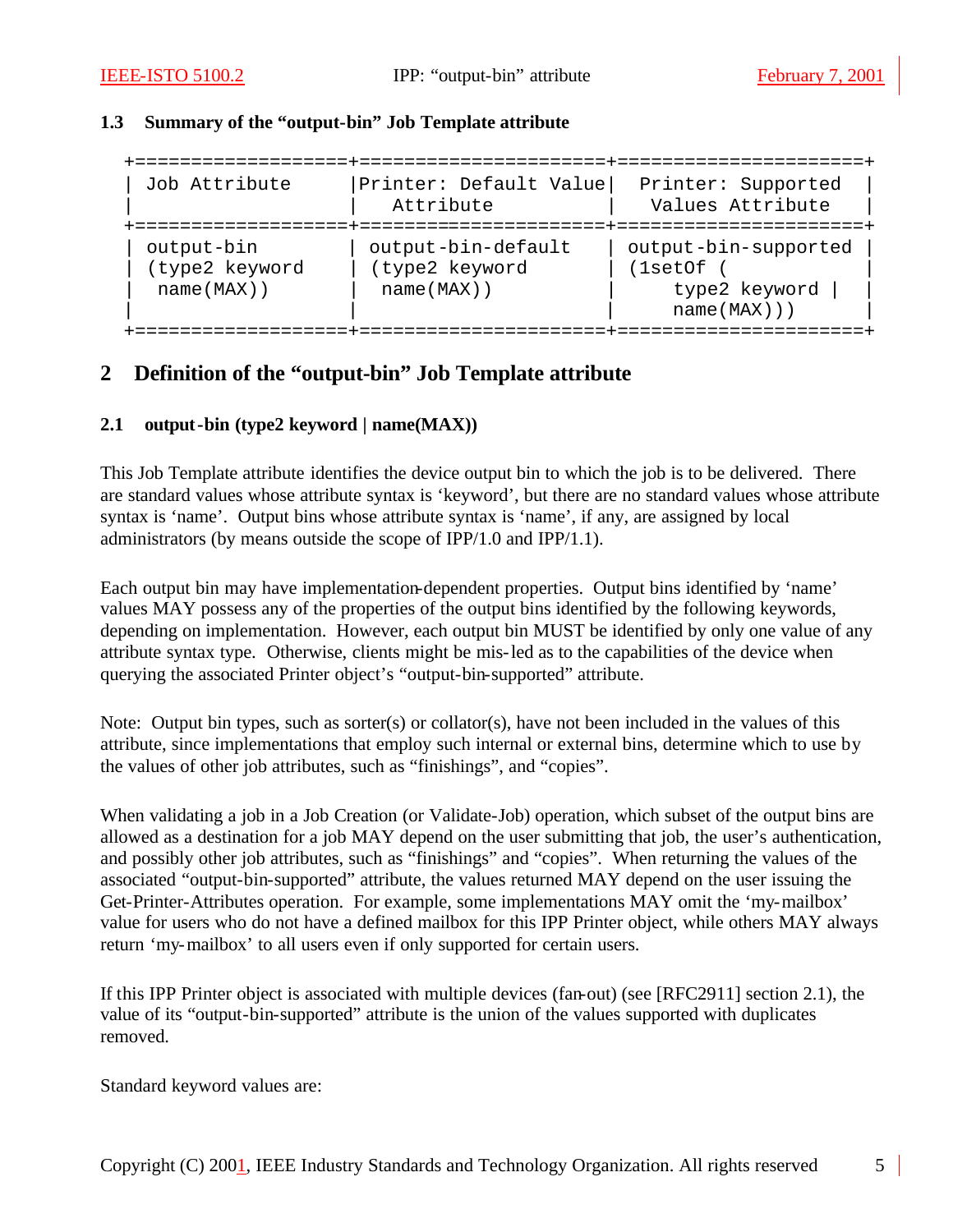- 'top': The output-bin that, when facing the device, is best identified as the "top" bin with respect to the device.
- 'middle' The output-bin that, when facing the device, is best identified as the "middle" bin with respect to the device.
- 'bottom' The output-bin that, when facing the device, is best identified as the "bottom" bin with respect to the device.
- 'side' The output-bin that, when facing the device, is best identified as the "side" bin with respect to the device.
- 'left' The output-bin that, when facing the device, is best identified as the "left" bin with respect to the device.
- 'right' The output-bin that, when facing the device, is best identified as the "right" bin with respect to the device.
- 'center' The output-bin that, when facing the device, is best identified as the "center" bin with respect to the device.
- 'rear': The output-bin that, when facing the device, is best identified as the "rear" bin with respect to the device.
- 'face-up' The output-bin that is best identified as the "face-up" bin with respect to the device. The selection of this output bin does not cause output to be made face-up; rather this output bin is given this name because a sheet with printing on one-side arrives in the output bin in the face-up position.
- 'face-down' The output-bin that is best identified as the "face-down" bin with respect to the device. The selection of this output bin does not cause output to be made face-down; rather this output bin is given this name because a sheet with printing on one-side arrives in the output bin in the face-down position.
- 'large-capacity' The output-bin that is best identified as the "large-capacity" bin (in terms of the number of sheets) with respect to the device.
- 'stacker-*N*': The output-bin that is best identified as the stacker with values 'stacker-1', 'stacker-2', .... A stacker is typically used to collate sheets within a single document (not to be confused with collated copies in which document copies are collated within a job see the description of the 'separate-documents-collated-copies' value of the "multipledocument-handling" attribute in [RFC2911] section 4.2.4). The correspondence between the 'stacker-*N*' keyword and the actual stacker in the device is implementationdependent, as is the number of stackers. If this group of values is supported, at least the 'stacker-1' value MUST be supported, unless the system administrator has assigned names.

For client implementations that require distinct keywords for each possible value, say, for localization purposes, it is recommended for interoperability with other vendor's Printer implementations that 'stacker-1' to 'stacker-10' keywords be represented.

'mailbox-*N*': The output-bin that is best identified as a mailbox with values 'mailbox-1', 'mailbox-2', 'mailbox-3', …. Each mailbox is typically used to collect jobs for an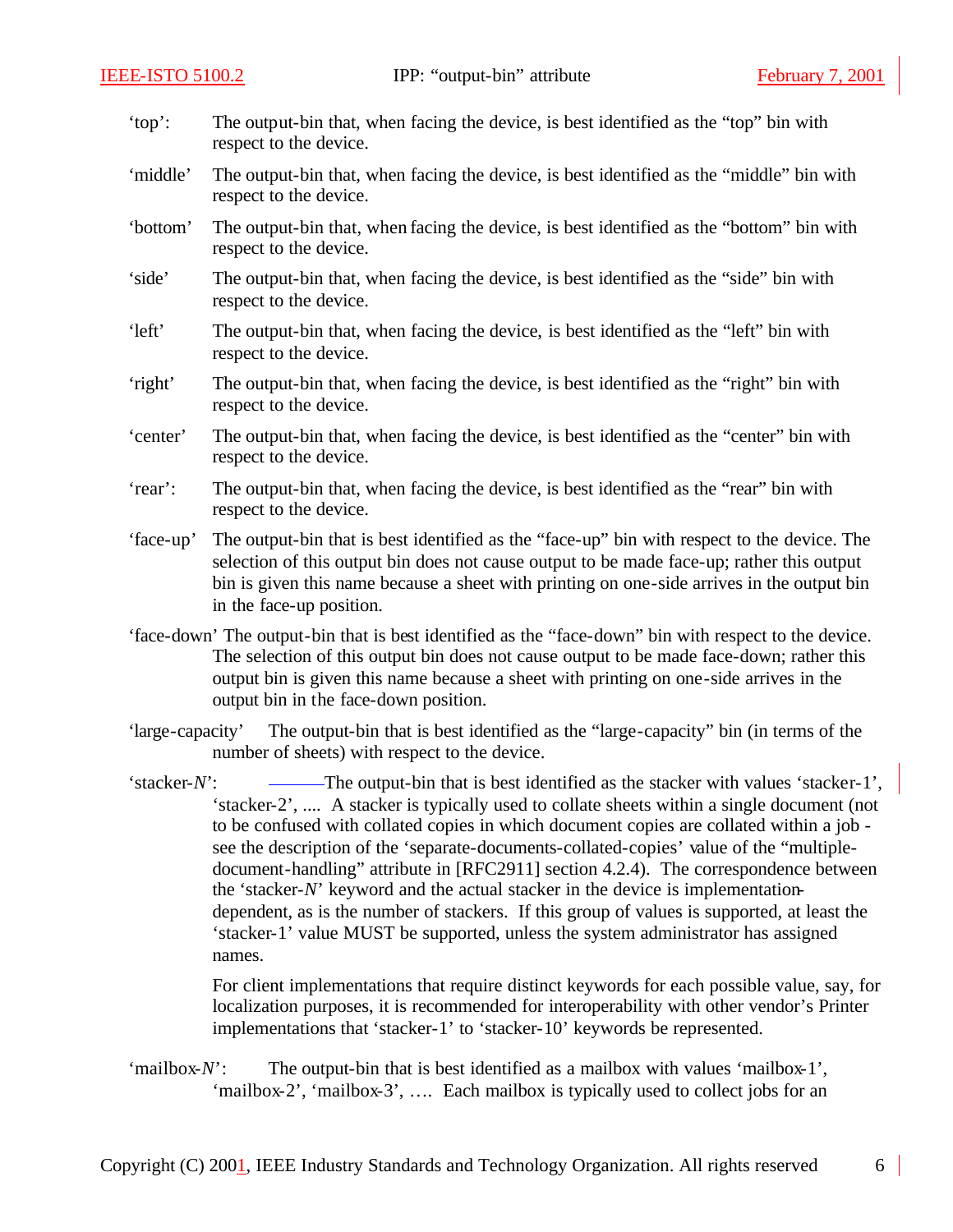individual or group. Whether the mailbox has doors and/or locks or is open, depends on implementation. The correspondence between the 'mailbox-*N*' keyword and the actual output-bin in the device is implementation-dependent, as is the number of mailboxes. A system administrator MAY be able to assign a name to each mailbox in order to make selection of a mailbox easier for the user. If this group of values is supported, at least the 'mailbox-1' value MUST be supported, unless the system administrator has assigned names or integer values to mailboxes.

For client implementations that require distinct keywords for each possible value, say, for localization purposes, it is recommended for interoperability with other vendor's Printer implementations that 'mailbox-1' to 'mailbox-25' keywords be represented.

- 'my-mailbox': The output-bin that is best identified as functioning like a private "mailbox" with respect to the device. An output-bin functions like a private mailbox if a printer selects the actual output bin using additional implementation-dependent criteria, such as the "authenticated user" (see [RFC2911] section 8.3) that depends on the user submitting the job. Whether the mailbox has doors and/or locks or is open, depends on implementation, as is the number of mailboxes.
- 'tray-*N*': Output bins that are best identified as 'tray-1', 'tray-2', ... rather than the descriptive names defined in the above keyword list.

# **3 Conformance Requirements**

The Printer and client conformance requirements for supporting this attribute are the same as for any Job Template attribute (see [RFC2911]).

This section summarizes the Conformance Requirements detailed in the definitions in this document for clients and Printer objects (servers or devices).

#### **3.1Conformance Requirements for Printer objects**

If a Printer supports the "finishings" Job Template attribute, it MUST support at least the 'none' value and any other value that corresponds to its capabilities.

#### **3.2Conformance Requirements for clients**

If a client supports the "finishings" Job Template attribute, then it MUST display the enum values in some appropriate way to the user.

### **4 IANA Considerations**

The "output-bin" attribute defined in this document will be published by IANA according to the procedures in RFC 2911 [RFC2911] section 6.2 with the following path: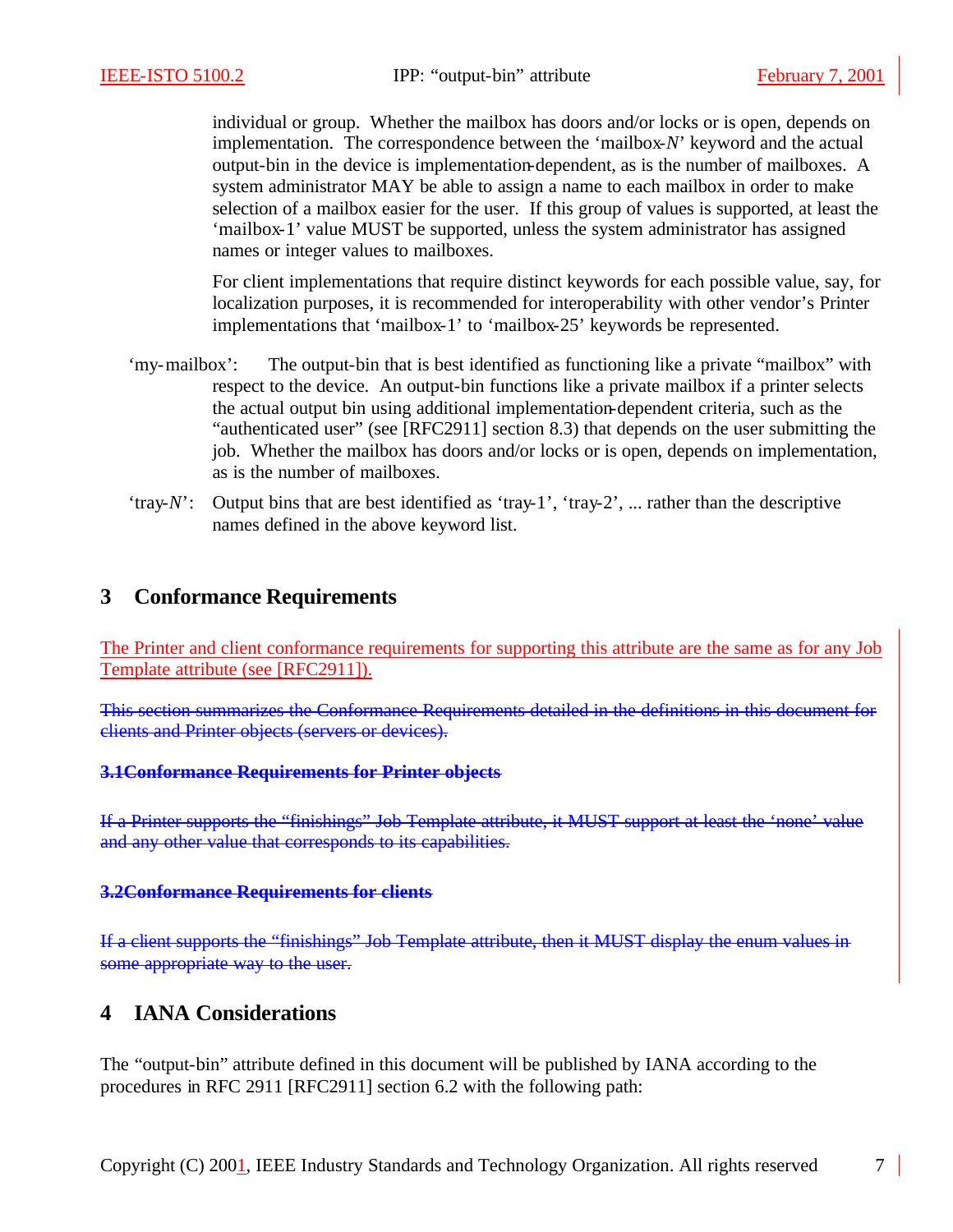ftp.isi.edu/iana/assignments/ipp/attributes/

The registry entry will contain the following information:

```
Reference: 
ftp://ftp.pwg.org/pub/pwg/standards/pwg5100.2.pdf
Job Template attributes: Section:
output-bin (type2 keyword | name(MAX)) 2.1
```
# **5 Internationalization Considerations**

Normally a client will provide localization of the keywords values of this attribute to the language of the user, but will not localize the name values (see [RFC2911] section 4.1.2 and 4.1.3). The numeric form for the output bin may be simpler for a client to localize.

#### **6 Security Considerations**

The 'my-mailbox' attribute requires some form of Client Authorization to be really secure. See [RFC2911] section 8.

#### **7 References**

#### [RFC2565]

Herriot, R., Butler, S., Moore, P., and R. Turner, "Internet Printing Protocol/1.0: Encoding and Transport", RFC 2565, April 1999.

#### [RFC2566]

deBry, R., , Hastings, T., Herriot, R., Isaacson, S., Powell, P., "Internet Printing Protocol/1.0: Model and Semantics", RFC 2566, April 1999.

#### [RFC2910]

Herriot, R., Butler, S., Moore, P., Turner, R., and J. Wenn, "Internet Printing Protocol/1.1: Encoding and Transport", RFC 2910, September 2000.

#### [RFC2911]

Hastings, T., Herriot, R., deBry, R., Isaacson, S., and P. Powell, "Internet Printing Protocol/1.1: Model and Semantics", RFC 2911, September 2000.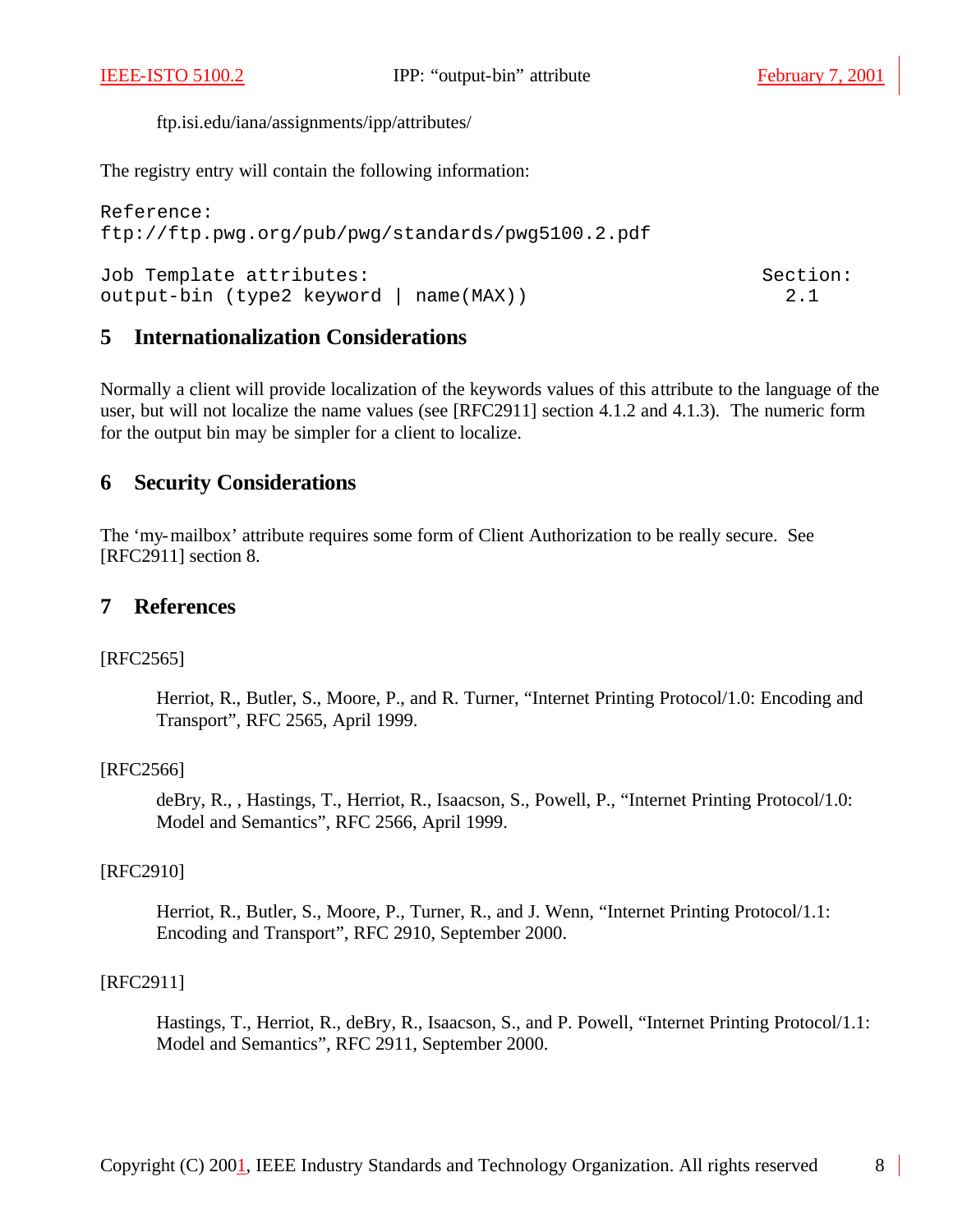#### **8 Author's Addresses**

Tom Hastings Xerox Corporation 737 Hawaii St. ESAE 231 El Segundo, CA 90245

Phone: 310-333-6413 Fax: 310-333-5514 e-mail: hastings@cp10.es.xerox.com

Ron Bergman (Editor) Hitachi Koki Imaging Systems, Inc. 1757 Tapo Canyon Road Simi Valley, CA 93063-3394

Phone: 805-578-4421 Fax: 805-578-4001 Email: rbergman@dpc.com

IPP Web Page: http://www.pwg.org/ipp/ IPP Mailing List: ipp@pwg.org

To subscribe to the ipp mailing list, send the following email:

- 1) send it to majordomo@pwg.org
- 2) leave the subject line blank
- 3) put the following two lines in the message body:
	- subscribe ipp end

Implementers of this specification document are encouraged to join IPP Mailing List in order to participate in any discussions of clarification issues and review of registration proposals for additional attributes and values.

Other Participants:

Ron Bergman - Hitachi Koki Imaging Systems Dan Calle - Digital Paper<br>Weihai Chen - Microsoft Lee Farrell - Canon Inform Satoshi Fujitani - Ricoh Roelof Hamberg - Och Roelof Hamberg - Och Roelof Hamberg - Och Roelof Hamberg - Och Roelof Hamberg - Och Roelof Hamberg - Och Roelof Hamberg - Och Roelof Hamberg - Och Roelof Hamberg - Och Roelof H Tom Hastings - Xerox Bob Herriot - Xero<br>
David Kellerman - Northlake Software Carl Kugler - IBM David Kellerman - Northlake Software Harry Lewis - IBM Carl-Uno Manros - Xerox Paul Moore - Netreon Stuart Rowley - Kyocera<br>
Gail Songer - Netreon<br>
Gail Songer - Netreon<br>
Jerry Thrasher - Lexmark Geoff Sorod - Software 2000 Jerry Thrasher - Lexmarl<br>Shinichi Tsuruyama - Epson Atsushi Uchino - Epson Shinichi Tsuruyama - Epson<br>Shigeru Ueda - Canon

Lee Farrell - Canon Information Systems<br>Roelof Hamberg - Océ Ira McDonald - High North Inc.<br>Hugo Parra, Novell William Wagner - NetSilicon/DPI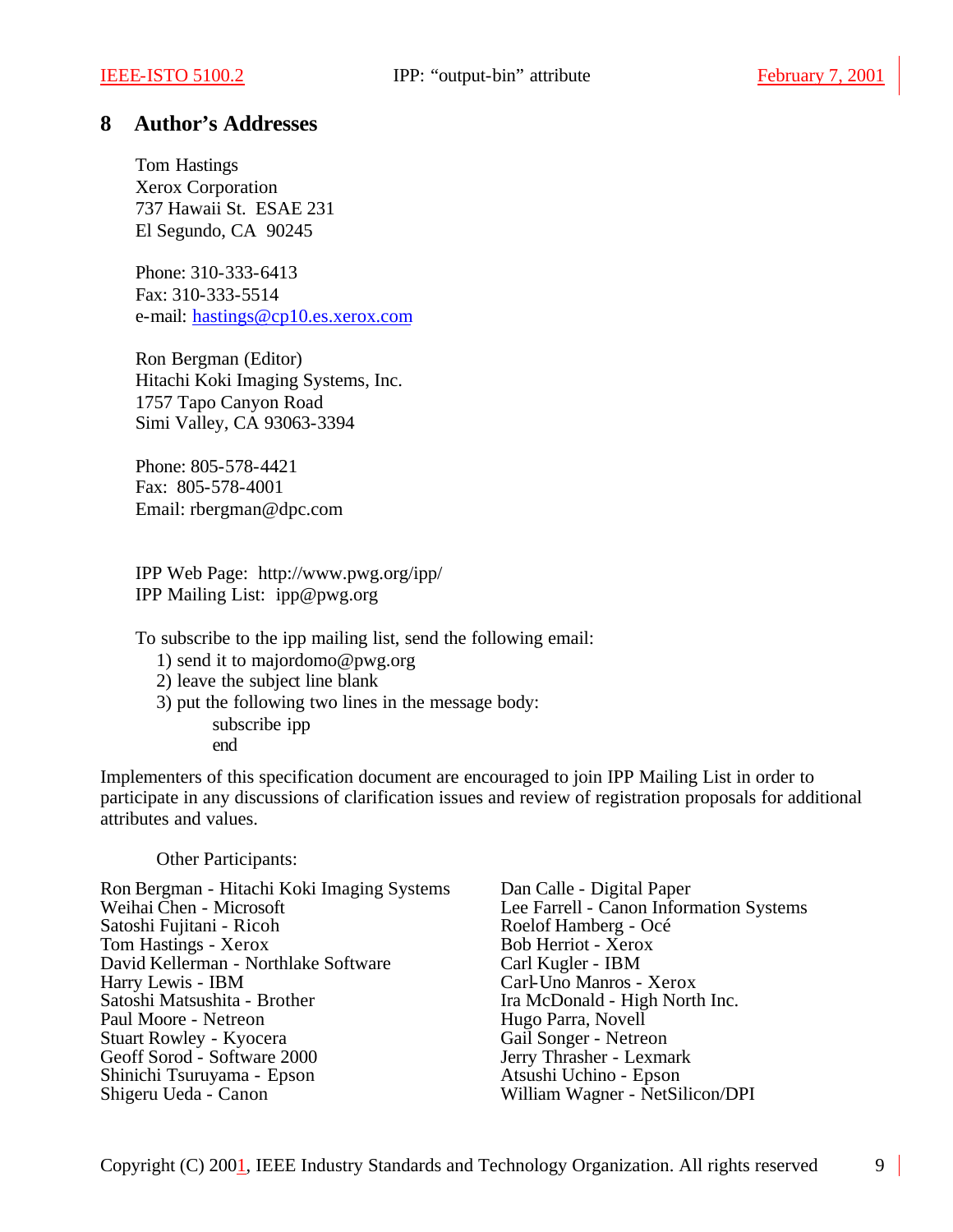Mark Vander Wiele - IBM<br>
Michael Wu - Heidelberg Digital<br>
Peter Zehler - Xerox Michael Wu - Heidelberg Digital

# **9 Appendix A: Summary of other IPP documents**

The full set of IPP documents includes:

Design Goals for an Internet Printing Protocol [RFC2567] Rationale for the Structure and Model and Protocol for the Internet Printing Protocol [RFC2568] Internet Printing Protocol/1.1: Model and Semantics [RFC2911] Internet Printing Protocol/1.1: Encoding and Transport [RFC2910] Internet Printing Protocol/1.1: Implementer's Guide [IPP-IIG] Mapping between LPD and IPP Protocols [RFC2569]

The "Design Goals for an Internet Printing Protocol" document takes a broad look at distributed printing functionality, and it enumerates real-life scenarios that help to clarify the features that need to be included in a printing protocol for the Internet. It identifies requirements for three types of users: end users, operators, and administrators. It calls out a subset of end user requirements that are satisfied in IPP/1.0. A few OPTIONAL operator operations have been added to IPP/1.1.

The "Rationale for the Structure and Model and Protocol for the Internet Printing Protocol" document describes IPP from a high level view, defines a roadmap for the various documents that form the suite of IPP specification documents, and gives background and rationale for the IETF working group's major decisions.

The "Internet Printing Protocol/1.1: Encoding and Transport" document is a formal mapping of the abstract operations and attributes defined in the model document onto HTTP/1.1 [RFC2616]. It defines the encoding rules for a new Internet MIME media type called "application/ipp". This document also defines the rules for transporting over HTTP a message body whose Content-Type is "application/ipp". This document defines a new scheme named 'ipp' for identifying IPP printers and jobs.

The "Internet Printing Protocol/1.1: Implementer's Guide" document gives insight and advice to implementers of IPP clients and IPP objects. It is intended to help them understand IPP/1.1 and some of the considerations that may assist them in the design of their client and/or IPP object implementations. For example, a typical order of processing requests is given, including error checking. Motivation for some of the specification decisions is also included.

The "Mapping between LPD and IPP Protocols" document gives some advice to implementers of gateways between IPP and LPD (Line Printer Daemon) implementations.